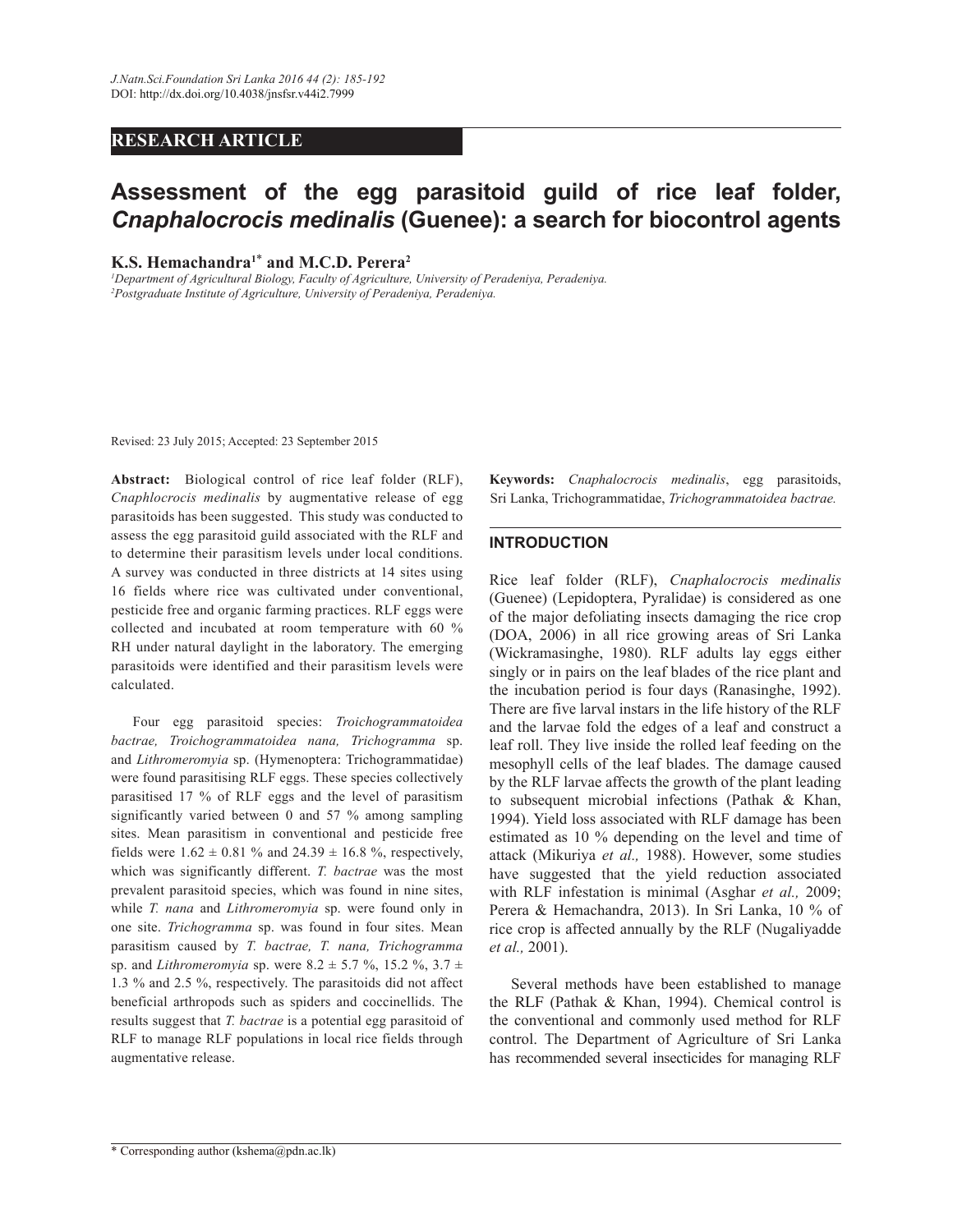such as Fipronil 50 g/L SC, Tebufenozide 200 g/L SC, Methoxyfenozide 240 g/L SC *etc*. (DOA, 2010). However, negative impacts of insecticide application such as the destruction of beneficial natural enemies, environmental pollution, health hazards through occupational exposure, chronic ailments and increasing cost of paddy production are well established (Koul & Cuperus, 2007). Hence, there is a need to find alternate methods of RLF control such as host plant resistance (HPR) or biological control. The method of HPR has been tried (Henrichs *et al.,* 1985), but only a few rice varieties are available with adequate resistance against RLF.

 Biological control of insect pests involves the use of entomopathogenic microbes such as *Bacillus* spp., *Beveria bassiana* and biocontrol agents such as parasitoids*.* Entomopathogenic microbes can be mass produced and sold as biopesticides (Sheng *et al.,* 2002). However, the use of these biopesticides in tropical areas is still problematic due to strong sunlight and high temperatures. The impact of larval and pupal parasitoids on RLF is not adequate to control the pest, and other control strategies are needed because these parasitoids attack only the later stages of the RLF, and by that time the damage to the crop is extensive. Therefore, the use of larval and pupal parasitoids has not become popular (De Kraker, 1996).

 The approach of releasing egg parasitoids has been successful and appears to be one of the potential strategies to manage RLF populations (Kumar & Khan, 2005). This approach requires the identification of locally available egg parasitoids. In some countries, the egg parasitoid guild of RLF has been characterised (De Kraker *et al.,*  1999). In Sri Lanka the larval and pupal parasitoids have been identified (Rajapakse, 1990) but there are no records of egg parasitoids of RLF. *Trichogramma chilonis, Trichogramma closterae, Trichogramma confusum, Trichogramma dendrolimi, Trichogramma japonicum, Trichogramma leucaniae, Trichogramma ostriniae, Trichogrammatoidea nana* and *Trichogramma* spp. have been recorded as egg parasitoids of RLF in India, The Philippines, Malaysia and China (Vreden & Ahmadzabidi, 1986; Gurr *et al.,* 2012).

 This study was conducted with the following objectives. The assessment of the locally present egg parasitoid guild of RLF and assessment of the degree of parasitism by each species at different locations under two management practices: the conventional (with the use of pesticides) and pesticide free cultivation systems.

# **METHODOLOGY**

This study was conducted during December 2011 – August 2013. The study had three major components: (a) field collection of parasitoid eggs, (b) laboratory rearing of collected eggs and (c) the identification of egg parasitoid adults.

## **Field collection of parasitoid eggs**

Field collections were conducted in selected rice growing areas in Kandy, Kurunegala and Anuradhapura Districts. The selected fields had been cultivated under two cultivation systems: conventional and pesticide free. The selection of rice fields was done based on the presence of RLF infestation, convenient access for regular sampling and the history of pesticide usage.

 Sixteen rice fields in 14 sites from 3 districts were selected for the study (Table 1). The number of samples collected from these fields varied from  $1 - 30$  depending on the level of infestation and the logistics associated with visiting the fields. Some of the fields were visited at weekly intervals to collect RLF eggs.

 During sampling, leaf blades and leaf sheaths of rice plants were examined using a hand lens. If RLF eggs were found, they were collected along with the leaf blade into a clean and clear plastic vial (5.5 cm height and 2.5 cm diameter). The plastic vials with eggs were stored in a cool box and transported on the same day to the laboratory of the Department of Agricultural Biology, Faculty of Agriculture, University of Peradeniya.

 During the collection, eggs of other beneficial insects like coccinellids, spiders and *Andrallus spinidens* were also collected using the above procedure.

## **Laboratory rearing of egg parasitoids**

In the laboratory, the collected eggs were examined under the dissecting microscope (Meiji, Japan  $1-7 \times 10$ ) for un-hatched eggs or egg masses and they were placed individually in clear plastic vials for incubation. In the case of egg masses where the eggs could not be separated, each egg mass was placed in clear plastic vials separately. Each vial was labelled with a code that was tagged with all collection details. The eggs were incubated at room temperature ( $26 \pm 2$  °C) and 60 % RH under natural daylight in the laboratory. Vials were examined daily for emergence of host larvae or egg parasitoid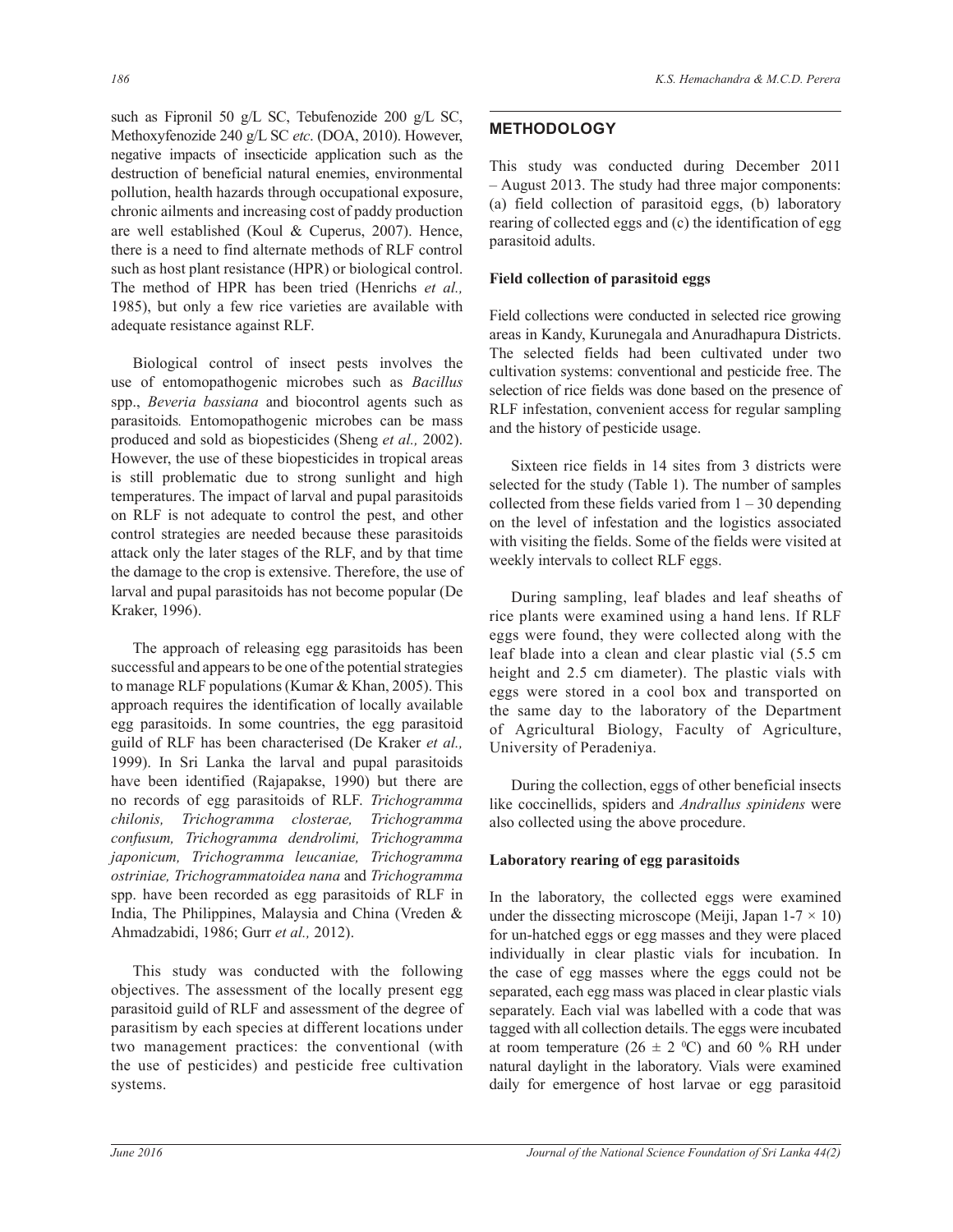adults. Upon emergence of adult parasitoids, they were preserved in 70 % ethanol in plastic vials separately with necessary information until further laboratory examination for identification. The identity of each and every parasitoid adult was determined and recorded.

#### **Identification of egg parasitoids**

Adult egg parasitoids were identified according to the protocol described by Noyes (2013). The male parasitoids were separated by the characteristics of the antennae. They were carefully mounted on cards and using external morphology, the different morphological species were identified.

 Card mounted specimens were used for the preparation of glass slides by adopting the procedure described by Platner *et al.* (1999). The wings were separated and mounted in Canada balsam on glass slides. The remaining parts of the body were separated and boiled in 10 % KOH for 5 min, washed and processed in ethanol series and clove oil. The dehydrated

**Table 1:** Sampling sites where rice leaf folder eggs were collected for assessment of egg parasitoid guild during 2011 - 2013

| Sampling sites      | Latitude and longitude                   | Type of field | Sampling period           | Surrounding of the sampling site                                                                                    |
|---------------------|------------------------------------------|---------------|---------------------------|---------------------------------------------------------------------------------------------------------------------|
| Karangoda           | 6%7'N 80%36'E                            | $\mathcal{C}$ | 23.12.2011 - 03.02.2012   | Field is surrounded by large perennial<br>plants, isolated field                                                    |
| Dellabada           | 6%5'N 80%37'E                            | $\mathcal{C}$ | 23.12.2011 - 03.02.2012   | One side of the field borders a main<br>road, and other three sides were<br>bordered by paddy fields                |
| Hindagala (3 sites) | 7°23'N 80°60'E                           | $\mathcal{C}$ | 16.01.2012 - 26.12.2012   | One side of the field borders a cassava<br>plantation and other three sides were<br>bordered by paddy fields        |
| Gelioya             | $7^{\circ}21'$ N 80 $^{\circ}59'$ E      | $\mathcal{C}$ | 03.01.2012 - 10.02.2012   | One side of the field borders a main<br>road, and other three sides were<br>bordered by paddy fields                |
| Ihalawela           | 7°29'N 80°72'E                           | PF            | 30.12.2011 - 14.02.2012   | Surrounded on all sides by paddy fields<br>that were managed by conventional<br>methods                             |
| Bathalagoda         | 7º48´N 80º36´E                           | $\mathcal{O}$ | 27.01.2012                | One side of field bordered by a conventional<br>rice field, and the other three sides by<br>organic fields.         |
| Bathalagoda         | 7°48′N 80°36′E                           | $\mathbf C$   | 27.01.2012 - 09.08.2012   | One side of the field bordered by<br>a narrow road, and other three sides<br>bordered by conventional paddy fields. |
| Mahailluppallama    | 8 <sup>0</sup> 06'N 80 <sup>0</sup> 53'E | C             | 28.02.2012 - 18.03.2013   | Surrounded by paddy fields managed<br>using conventional methods                                                    |
| Pallealudeniya      | $7^{\circ}12'$ N 80 $^{\circ}56'$ E      | C             | 28.06.2012 - 30.07.2012   | Surrounded by paddy fields managed<br>using conventional methods                                                    |
| Megodakalugamuwa    | 7018'N 80071'E                           | $\mathbf C$   | 07.06.2012 - 24.07.2012   | Surrounded by paddy fields managed<br>using conventional methods                                                    |
| Penideniya          | 7º25´N 80º58´E                           | PF            | 07.09.2012 - 11.10.2012   | Pesticide free field surrounded by large<br>plants and vegetable plants                                             |
| Mawathagama         | 7°43′N 80°44′E                           | C             | 24.01.2013                | Surrounded by paddy fields managed<br>using conventional methods                                                    |
| Ganegoda            | 7°20'N 80°60'E                           | $\mathcal{C}$ | 06.02.2013 - 21.03.2013   | Surrounded by paddy fields managed<br>using conventional methods                                                    |
| Wathurakumbura      | 7º29´N 80º54´E                           | PF            | $08.01.2013 - 12.08.2013$ | Pesticide free paddy field surrounded by<br>banana trees and other large trees                                      |

C: Conventional fields; PF: Pesticide free fields; O: Organic field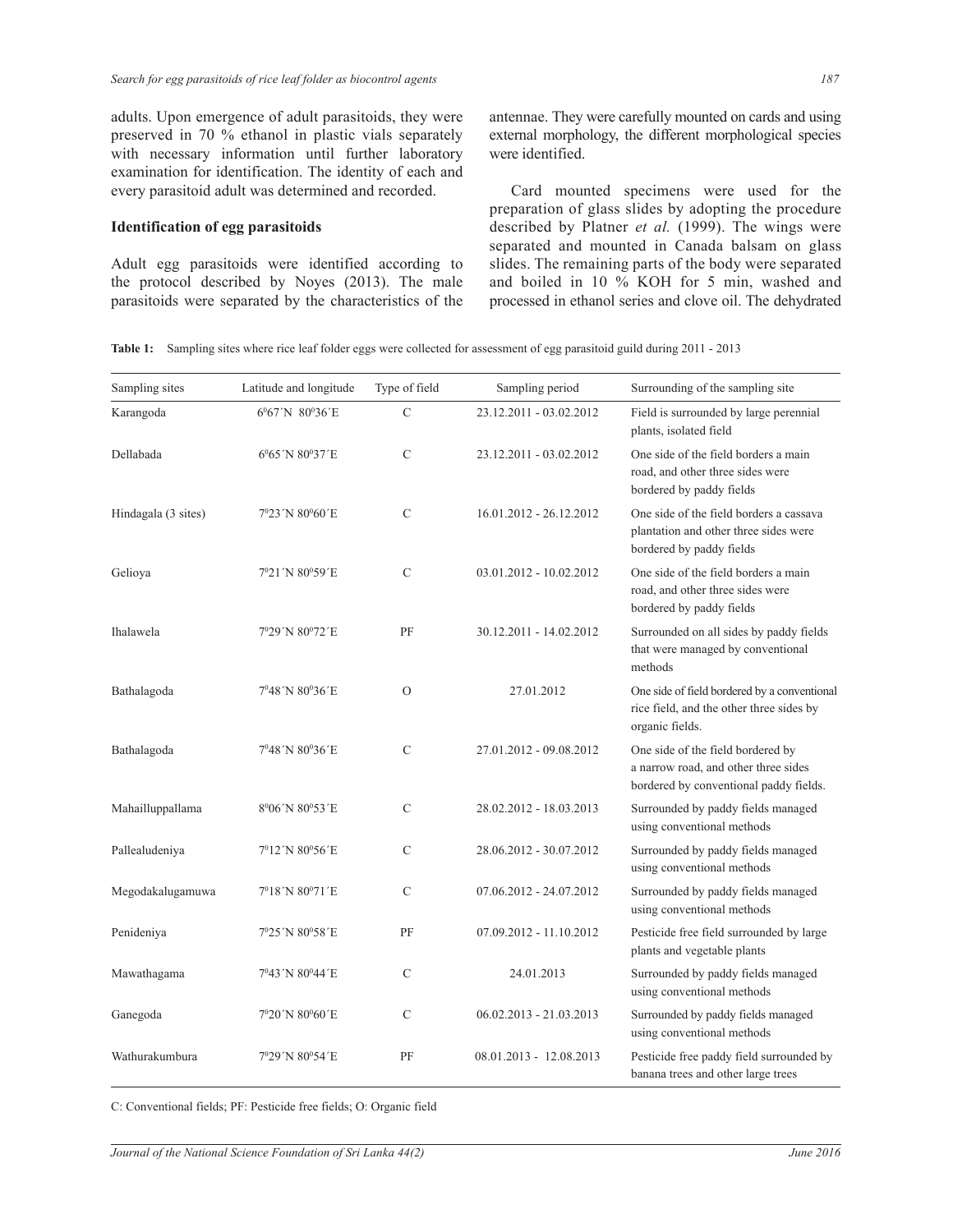specimens were mounted in thin balsam on a glass slide under the dissecting microscope. The antennae, head capsule, wings, body and the genitalia were mounted separately in balsam and covered with 8 mm diameter cover glasses.

 The prepared slides were kept at 35 °C in an oven for 10 days until the slides were well dried. The slides were examined under a compound light microscope  $(40 \times 10)$ and the genitalia structure was compared with the sketches given in *Trichogramma* identification keys and the original descriptions, sketches given when first describing the species (Nagaraja, 1978). Confirmation of the species identity was made by Dr Andrew Polazeik, Natural History Museum, London, United Kingdom followed by molecular identification at the University of California, USA.

 The degree of parasitism was estimated as the number of parasitoid adults that emerged divided by the total number of host eggs multiplied by 100 (Van Driesche, 1983). The data were analysed using Chi-square test in SYSTAT (version 11).

### **RESULTS AND DISCUSSION**

A total of 13,733 eggs were collected from 161 samples in 16 fields. The number of eggs collected from each field significantly varied among the sampling fields  $(X^2 = 11997.5, df = 15, p < 0.001)$ . The highest number of eggs was collected from the field at Penideniya, which had been maintained as a pesticide free field (Table 2). The lowest number of eggs was found in the Mawathagama field, which had been maintained using conventional methods. Generally, slightly more RLF eggs (54.5 %) were collected from conventionally managed fields compared to the pesticide free fields.

 Four different species of egg parasitoids were identified. They were all Trichogrammatids (Hymenoptera, Chalcidoidea). The species were *Trichogrammatoidea bactrae* Nagaraja, *Trichogrammatoidea nana* Zehntner, *Lathromeromyia* sp. and *Trichogramma* sp*.* The identities of the first two species were confirmed by Dr A. Polazek, Natural History Museum, London, United Kingdom. According to the Universal Chalcidoidea database and the other records available, this is the first record of *T. bactrae* and *T. nana* in Sri Lanka. *Lathromeromyia* sp. was found only from the Mahailluppallama rice field located in the Dry Zone. This species had been found to attack hemipteran eggs in rice fields as well as in other fields (Yousuf & Shafee, 1987).

According to previous studies, *Trichogramma chilonis, T. closterae, T. confusum, T. dendrolimi, T. japonicum, T. leucaniae, T. ostriniae* and *Trichogrammatoidea nana*  have been reported as egg parasitoids of RLF (Vreden & Ahmadzabidi, 1986; Gurr *et al.,* 2012). Of these species, *Trichogramma chilonis* and *Trichogramma japonicum* (Bentur *et al.,* 1994; Kumar & Khan, 2005) have been found in Indian rice fields, which are similar to Sri Lankan rice fields.

 The numbers of RLF eggs collected from conventional rice fields and pesticide free fields were significantly different ( $X^2 = 22.17$ , df = 1, p < 0.001) and were associated with the level of RLF infestation, the number of samples and sampling durations. The total number of eggs collected from pesticide free fields was slightly lower than the number collected from conventional fields.

 Out of the eggs collected in the fields, 2338 eggs were parasitised with the mean parasitism of 17.02 %. This finding agrees with a result of a similar study by De Kraker *et al.* (1999), in irrigated rice in the Laguna Province, the Philippines. The same study reported egg parasitism of *C. medinalis* by *Trichogramma* to be 0 – 27 %.

 The total number of parasitised and unparasitised eggs significantly varied among sampling sites  $(X^2 = 5585.47, df)$  $= 15$ , p < 0.001). The highest level of parasitism of RLF eggs by all egg parasitoid species was recorded in the Penideniya field, which was 57.29 %. Depending on the sampling sites, total parasitism of RLF eggs varied between 0 and 57 % (Table 2). Except in the Penideniya field, parasitism in other fields varied between 0 and 14 %. The variation of the level of parasitism among the sites is possible as the level of parasitism depends on site characteristics such as the history of pesticide application, characteristics of surrounding fields, scale of farming in the area, rice variety, differences in the population size of the parasitoids, differences in the ability of parasitoids to find and parasitise their hosts, and differences in landscape structure *etc*. (Hunter, 2002). Geographical feature variation among the sites also has an influence on the variation of parasitism (Hunter, 2002). Exceptionally high level of parasitism in the Penideniya field might be associated with flowering vegetation and high number of plant species in the surrounding area. Parasitism of RLF eggs by *T. nana* (15 %) has contributed largely to the total parasitism, which was absent in other sampling sites. Stephens *et al*. (1998) have found higher parasitism rates in crops with nearby flowering vegetation. Weeds are beneficial to parasitoids as alternate hosts, complementary hosts, as a food source (pollen and nectar) or as resting sites for adults (Norris & Kogan, 2000).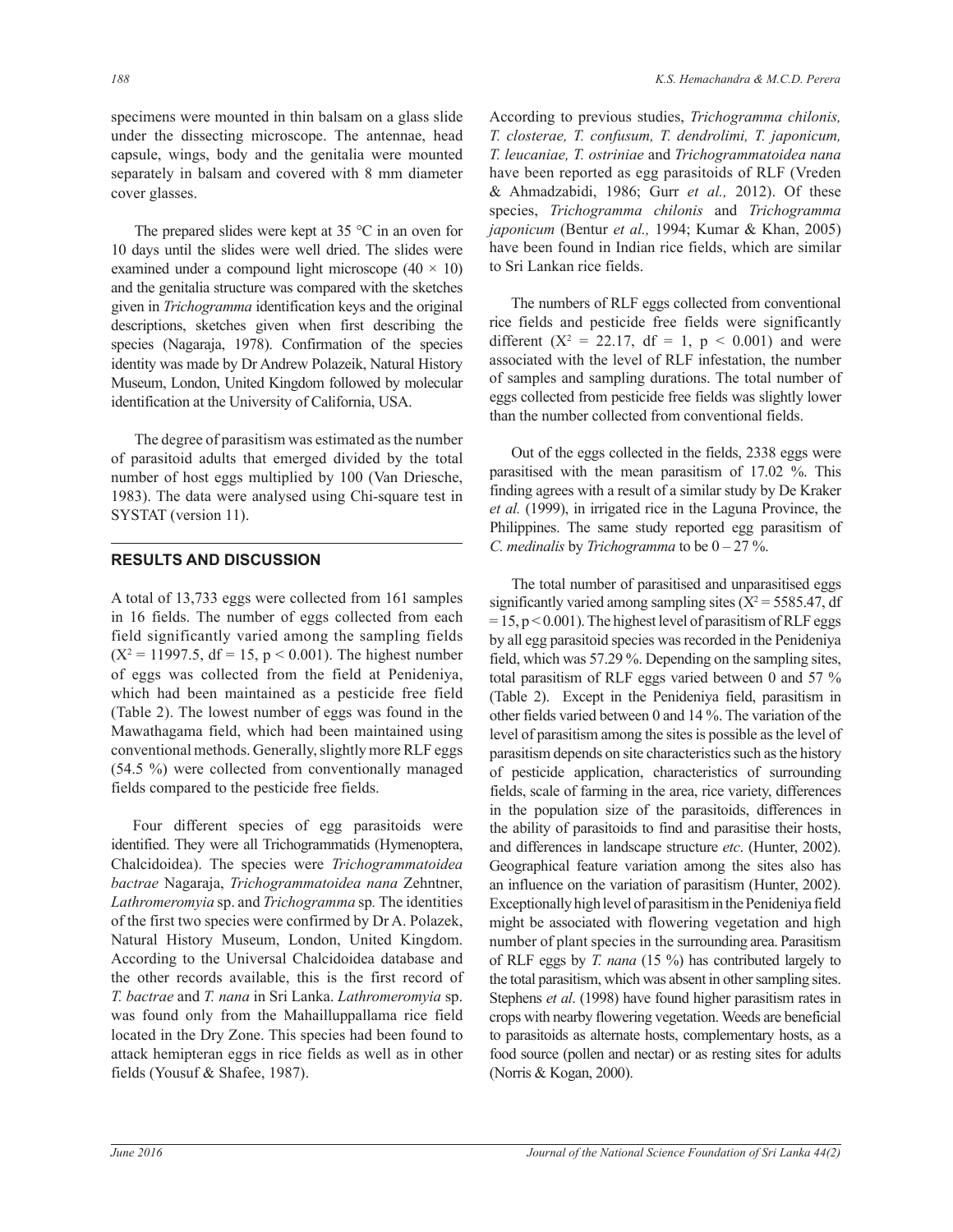The level of parasitism of RLF eggs by all egg parasitoid species in conventional fields, pesticide free fields and organic field were  $1.62 \pm 0.81$  %,  $24.39 \pm 16.8$  % and 0.68 % respectively, which was significantly different  $(X^2 = 3212.57, df = 2, p < 0.001)$ . It was expected to have a high level of parasitism in organically managed fields but it was not found to be so.

 The organically managed field was under organic practices only for a short period of time (two years) and one side was bordered by a conventional paddy field. These factors might have influenced to produce a low level of parasitism in the organic field. The level of parasitism of RLF eggs by all egg parasitoids significantly varied between pesticide free and conventionally managed fields ( $X^2 = 3104$ , df = 1, p < 0.001). This reflects the impact of pesticides on the existence of egg parasitoids in the field, which agrees with the data from many similar studies (Buchori *et al.,* 2010; Gnanakumar *et al.,*  2012). Parasitoids usually have a very low survival if the environment is contaminated with pesticide residues (Norris & Kogan, 2000).

|  |  |  |  |  |  | Table 2: Parasitism of rice leaf folder eggs by different species of egg parasitoids in 16 different rice fields. |
|--|--|--|--|--|--|-------------------------------------------------------------------------------------------------------------------|
|--|--|--|--|--|--|-------------------------------------------------------------------------------------------------------------------|

|                  |                   |                              |                               |            |              | Parasitism (%)        |                         |                             |
|------------------|-------------------|------------------------------|-------------------------------|------------|--------------|-----------------------|-------------------------|-----------------------------|
| Location         | No. of<br>samples | No. of RLF<br>eggs collected | No. of emerged<br>parasitoids | T. bactrae | T. nana      | Trichogra-<br>mma sp. | Lathromer-<br>omyia sp. | Total<br>parasitism $(\% )$ |
| Karangoda        | 6                 | 555                          | $\theta$                      | $\theta$   | $\mathbf{0}$ | $\theta$              | $\Omega$                | $\Omega$                    |
| Dellabada        | 6                 | 451                          | $\theta$                      | $\theta$   | $\theta$     | $\theta$              |                         |                             |
| Hindagala-A      | 14                | 707                          | 16                            | 2.26       | $\theta$     | $\theta$              | $\Omega$                | 2.26                        |
| Hindagala-B      | 16                | 997                          | 13                            | 1.30       | $\theta$     | $\theta$              | $\Omega$                | 1.30                        |
| Hindagala-C      | 18                | 913                          | $\overline{2}$                | 0.22       | $\theta$     | $\Omega$              | $\Omega$                | 0.22                        |
| Gelioya          | 6                 | 382                          | $\mathbf{0}$                  | $\theta$   | $\theta$     | $\theta$              |                         | $\Omega$                    |
| Ihalawela        | 7                 | 852                          | 16                            | 1.88       | $\theta$     | $\Omega$              | $\Omega$                | 1.88                        |
| Bathalagoda      |                   | 293                          | 2                             | $\theta$   | $\mathbf{0}$ | 0.68                  | $\Omega$                | 0.68                        |
| Bathalagoda      | 14                | 1175                         | $\theta$                      | $\Omega$   | $\theta$     | $\Omega$              | $\Omega$                | $\Omega$                    |
| Mahailluppallama | 3                 | 376                          | 26                            | 2.23       | $\mathbf{0}$ | 2.50                  | 2.50                    | 6.91                        |
| Pallealudeniya   | 5                 | 346                          | $\mathbf{0}$                  | $\theta$   | $\theta$     | $\theta$              | $\Omega$                | $\Omega$                    |
| Megodakalugamuwa | 30                | 1151                         | 9                             | 0.78       | $\Omega$     | $\theta$              | $\theta$                | 0.78                        |
| Penideniya       | 16                | 3526                         | 2020                          | 53.76      | 15.15        | $\theta$              | $\Omega$                | 57.29                       |
| Mawathagama      |                   | 147                          | $\mathbf{0}$                  | $\theta$   | $\theta$     | $\theta$              | $\Omega$                | $\Omega$                    |
| Ganegoda         | 4                 | 289                          | 23                            | 2.91       | $\theta$     | 5.33                  | $\Omega$                | 7.96                        |
| Wathurakumbura   | 14                | 1573                         | 220                           | 8.76       | $\theta$     | 6.23                  | $\theta$                | 13.99                       |

*Trichogrammatoidea bactrae* was the most prevalent parasitoid species in all sampling sites. However, the parasitism level of RLF eggs by *T. bactrae* varied across sampling locations ( $X^2 = 2873$ , df = 15, p < 0.001). The highest level of parasitism by *T. bactrae* was 53.76 % from the Penideniya field where exceptionally high level of parasitism was found. But in the other fields, it varied between 0 and 9 %. It is possible that one parasitoid species dominates a parasitoid guild due to its ability to better survive in the environment, a comparatively high efficiency in terms of host search behaviour and efficient parasitism (Hassell & Waage, 1984; Getz & Mills, 1996). The level of parasitism by *T. bactrae* significantly varied  $(X^2 = 1695.19, df = 1, p < 0.001)$  between pesticide free and conventional fields (Table 2) indicating better survival of *T. bactrae* in pesticide free fields, which agrees with a well documented study (Hafez *et al.,* 1996). Considering

the prevalence of *T. bactrae* in all fields where parasitism was reported, and the high survival in both types of fields, it is suggested that *T. bactrae* is a potential candidate for biological control of RLF.

 *Trichogrammatoidea nana* was found only in the Penideniya rice field where the highest level (15 %) of parasitism of RLF eggs was reported. It appears that *T. nana* is not a widely distributed species. The host range of *T. nana* includes mainly lepidopteron insects such as *Hypsiphyla* sp. (Sands & Murphy, 2001).

 *Trichogrammatoidea nana* is capable of parasitising the eggs of *Agryroploce schistocena, Bactra venosana, Chilo sacchariphagus, C. infuscatella, Corcyra cephalonica, Diatraea obliqua, Ephestia cautella, Eublemma amabilis, Hapalia macheralis, Holcocera*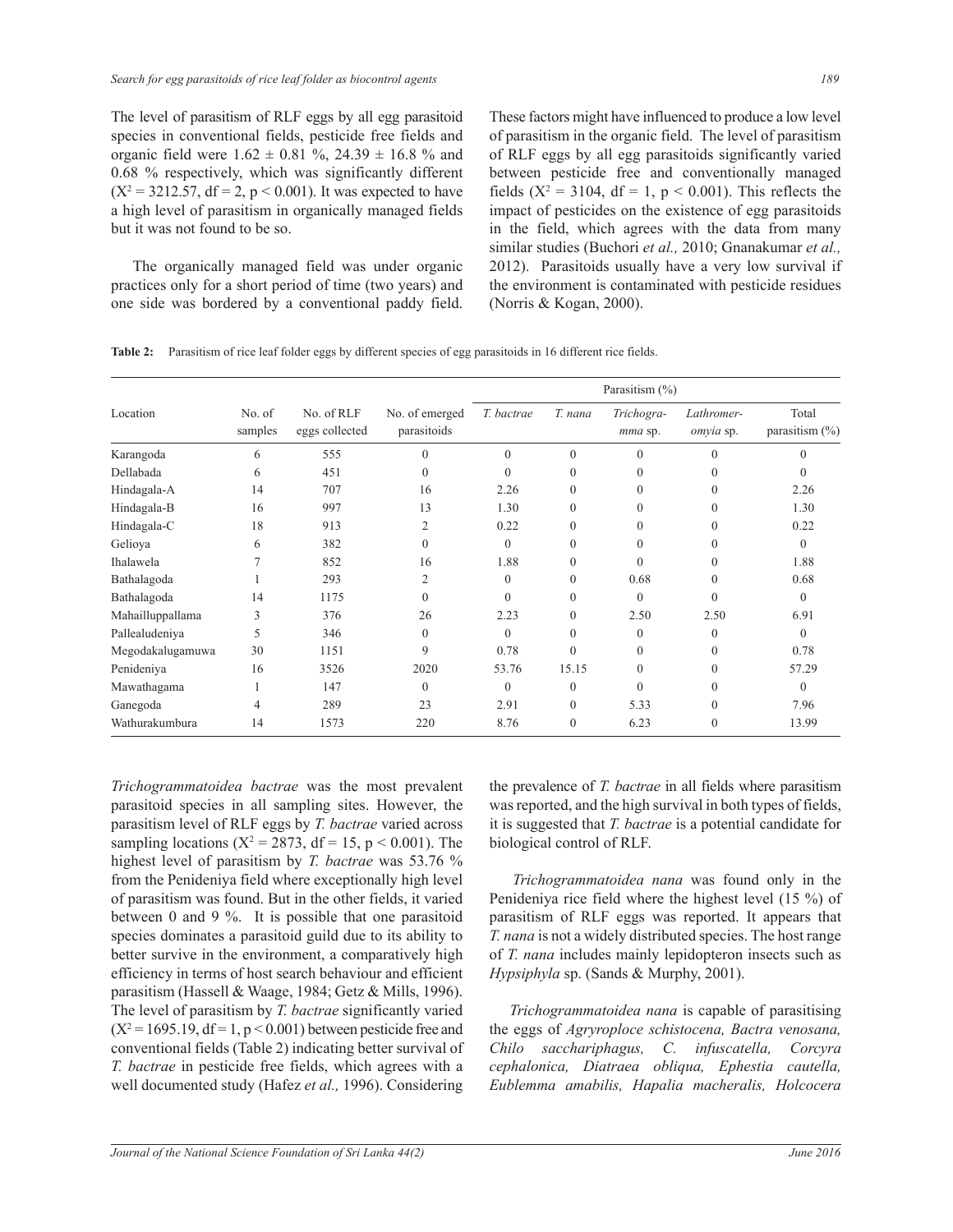*pulverea, Hyblea puera, Hypsipyla robusta, Chickrassia*  sp., *Swietenia macrophylla, Sylepta derogata, Thosea assigna* and *Tarucas theophrastus* (Kazmi & Chauhan, 2003). Considering the host range of *T. nana,* it is possible that the RLF might not be a preferred host or the rice ecosystem might not be a preferred habitat.

 *Trichogramma* spp. was found in four sampling sites (Table 2) in Kandy, Kurunegala and Anuradhapura Districts and the level of parasitism of RLF eggs varied between 0.68 and 6.2 %. The level of parasitism significantly varied among the four sampling sites  $(X^2 = 78.4, df = 3, p < 0.001)$  (Table 2). These four sampling sites had been managed under conventional farming, pesticide free and organic practices and the level of parasitism significantly varied among the three management methods ( $X^2 = 52.1$ , df = 2, p < 0.001); the parasitism levels were 1.3, 5.2 and 0.7 %, respectively. However, it should be noted that the parasitism in the organic field is based on one sample with 293 RLF eggs.

**Table 3:** Parasitism of eggs of natural enemies of rice pests in sixteen different rice fields in three geographical zones

| Location         | No. of<br>samples | Host species             | No. of host<br>eggs collected | No. of emerged<br>parasitoids |
|------------------|-------------------|--------------------------|-------------------------------|-------------------------------|
| Karangoda        | 6                 | Spider eggs              | 31                            | $\theta$                      |
| Dellabada        | 6                 | Spider eggs              | 23                            | $\theta$                      |
| Hindagala-A      | 14                | Spider eggs              | 31                            | $\theta$                      |
| Hindagala-B      | 16                | Spider eggs              | 48                            | 12                            |
| Hindagala-C      | 18                | Spider eggs              | 37                            | $\theta$                      |
| Geliova          | 6                 | Spider eggs              | 21                            | $\theta$                      |
| Ihalawela        | 7                 | Spider eggs              | 49                            | $\theta$                      |
| Bathalagoda      | 15                | Spider eggs              | 32                            | $\theta$                      |
| Mahailluppallama | 3                 | Spider eggs              | 28                            | 37                            |
|                  |                   | Coccinellid sp.          | 15                            | $\mathbf{0}$                  |
|                  |                   | Andrallus spinidens (F.) | 40                            | 5                             |
| Pallealudeniya   | 5                 | Spider eggs              | 8                             | $\theta$                      |
| Megodakalugamuwa | 30                | Spider eggs              | 11                            | $\theta$                      |
| Penideniya       | 16                | Spider eggs              | 104                           | 31                            |
|                  |                   | Coccinelid sp.           | 20                            | $\overline{0}$                |
| Mawathagama      | 1                 | Spider eggs              | 3                             | $\theta$                      |
| Ganegoda         | 4                 | Spider eggs              | 28                            | 4                             |
| Wathurakumbura   | 14                | Spider eggs              | 105                           | 23                            |
|                  |                   | Coccinelid sp.           | 15                            | $\mathbf{0}$                  |

*Lathromeromyia* sp. was found in the Mahailluppallama rice field parasitising RLF eggs, which was based on two samples with nine parasitised eggs out of 362 RLF eggs. *Lathromeromyia* sp. generally parasitise the hemipteran eggs, but not lepidopteran eggs.

 The non target effect of egg parasitoids was assessed by taking samples of eggs of naturally prevailing natural enemies (Table 3). Eggs of coccinellid species, predatory bug (*Andrallus spinidens*) and spider species are commonly found in the rice ecosystem. The egg masses of natural enemies had been parasitised in collections made in five locations (Table 3); however, the emerged parasitoids were not *Trichogramma* or *Trichogrammatoidea* species. This suggest that augmentation and release of *Trichogramma*  or *Trichogrammatoidea* egg parasitoid species has no effect on naturally existing common natural enemies in the rice ecosystem as per the data in this study. It further confirms the suitability of egg parasitoids (*Trichogramma*  or *Trichogrammatoidea*) as biocontrol agents to use in augmentation and release programmes in managing RLF control in Sri Lankan rice fields.

## **CONCLUSION**

The findings are valuable to promote *T. bactrae* as a biocontrol agent to manage RLF.

#### **Acknowledgement**

Financial support received through The National Research Council, Sri Lanka (Grant no. 11-116) is greatly appreciated.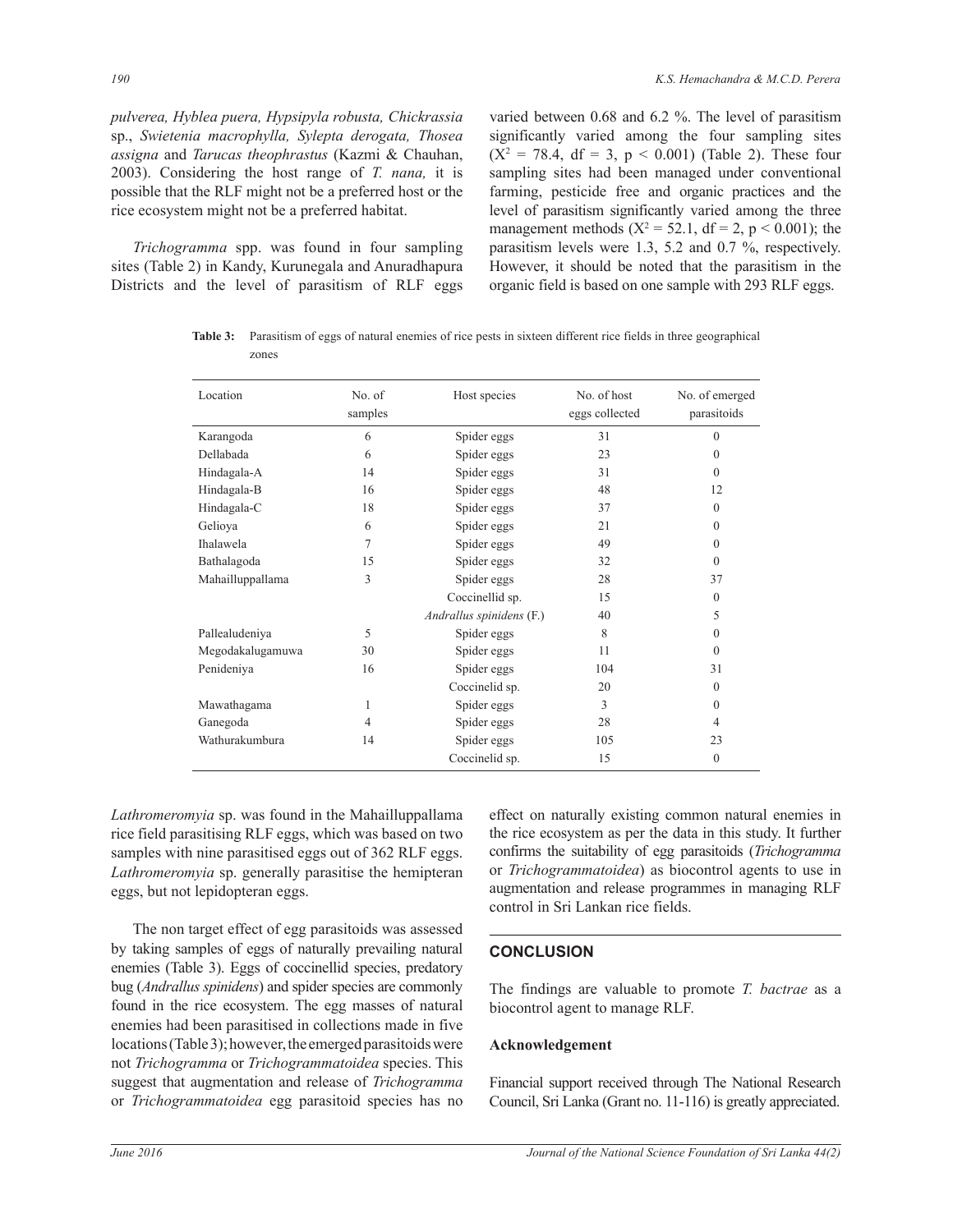## **REFERENCES**

- 1. Asghar M., Suhail A., Afzal M. & Khan M.A. (2009). Determination of economics threshold levels for the stem borers (*Scirpophaga* sp.) and leaf folder (*Cnaphalocrocis medinalis*) of rice (*Oryza sativa*) in the Kallar tract of Punjab, Pakistan. *International Journal of Agricultural Biology* **11**: 717 – 720.
- 2. Bentur J.S., Kalode M.B., Rajendran B. & Patel V.S. (1994). Field evaluation of the egg parasitoid, *Trichogramma japonicum* Ash. (Hym., Trichogrammatidae) against the rice leaf folder, *Cnaphalocrocis medinalis* (Guen.) (Lep., Pyralidae) in India*. Journal of Applied Entomology* **117**: 257 **–** 261.

DOI: http://dx.doi.org/10.1111/j.1439-0418.1994.tb00733.x

- 3. Buchori D., Meilin A., Hidayat P. & Sahari B. (2010). Species distribution of *Trichogramma* and *Trichogrammatoidea*  genera (Trichogrammatoidea: Hymenoptera) in Java. *Journal of International Society for Southeast Asian Agricultural Science* **16**(1): 83 – 96.
- 4. De Kraker J. (1996). The potential of natural enemies to suppress rice leaf folder populations. *PhD thesis*, Land Boureniver Siteit Wageminger, The Netherlands.
- 5. De Kraker J., van Huis A., Heong K.L., van Lenteren J.C. & Rabbinge R. (1999). Population dynamics of rice leaf folders (Lepidoptera: Pyralidae) and their natural enemies in irrigated rice in the Philippines. *Bulletin of Entomological Research* **89**: 411 – 421.

DOI: http://dx.doi.org/10.1017/S0007485399000541

- 6. Department of Agriculture (DOA) (2006). *Insect Pest Management*. Available at *http://www. agridept.gov.lk/ index.php/en/crop recommendations/902*, Accessed 12 September 2013.
- 7. Department of Agriculture (DOA) (2010). *Pesticide Recommendations*. Department of Agriculture, Peradeniya.
- 8. Getz W.M. & Mills N.J. (1996). Host parasitoid coexistence and egg limited encounter rates. *The American Naturalist* **148**: 333 – 347.

DOI: http://dx.doi.org/10.1086/285928

- 9. Gnanakumar M., Rajmohana K., Bijoy C., Balan D. & Nishi R. (2012). Diversity of hymenopteran egg parasitoids in organic and conventional paddy ecosystems. *Tropical Agricultural Research* **23**(4): 300 – 308. DOI: http://dx.doi.org/10.4038/tar.v23i4.4865
- 10. Gurr G.M., Read D.M.Y., Catindig J.L.A., Liu J.C.J.L., Lan L.P. & Heong K.L. (2012). Parasitoids of the rice leaf folder *Cnaphalocrocis medinalis* and prospects for enhancing biological control with nectar plants. *Agricultural and Forest Entomology* **14**: 1 – 12.

DOI: http://dx.doi.org/10.1111/j.1461-9563.2011.00550.x

11. Hafez A.A.E., Moawad G.M., El-Gemeiy H.M. & Rashad A.M. (1996). Effect of some insecticides on *Trichogramma evanescens* Westwood, *Trichogrammatoidea bactrae* Nagaraja, and hatchability of *Pectinophora gossypiella* (Saund.) eggs. *Egyptian Journal of Biological Pest Control* **6**: 1.

12. Hassell M.P. & Waage J.K. (1984). Host-parasitoid population interactions. *Annual Review of Entomology* **29**: 89 – 114.

DOI: http://dx.doi.org/10.1146/annurev.en.29.010184.000513

- 13. Henrichs E.A., Camanag E. & Romena A. (1985). Evolution of rice cultivar for resistance to the leaf roller *Cnaphocrocis medinalis* (Lepidoptera: Pyralidae). *Journal of Economic Entomology* **78**: 274 – 278. DOI: http://dx.doi.org/10.1093/jee/78.1.274
- 14. Hunter M.D. (2002). Landscape structure, habitat fragmentation, and the ecology of insects. *Agriculture and Forest Entomology* **4**: 159 – 166. DOI: http://dx.doi.org/10.1046/j.1461-9563.2002.00152.x
- 15. Kazmi S.I. & Chauhan N. (2003). Chalcidoid parasitoids (Hymenoptera: Chalcidoidea) of *Hypsipyla robusta*  (Lepidoptera: Pyralidae), a pest of cedars and mahogany. *Oriental Insects* **37**: 261 – 275.

DOI: http://dx.doi.org/10.1080/00305316.2003.10417347

16. Koul O. & Cuperus G.E. (2007). *Ecologically Based Integrated Pest Management*. CABI Publishing, London, UK.

DOI: http://dx.doi.org/10.1079/9781845930646.0000

- 17. Kumar S. & Khan M.A. (2005). Bio-efficacy of *Trichogramma* spp. against yellow stem borer and leaf folder in rice ecosystem. *Annals of Plant Protection Sciences* **13**: 97 – 99.
- 18. Mikuriya H., Kuchiki F. & Yamaguchi J. (1988). Yield decrease of rice plants by injurious insects in Saga prefecture. II. yield loss caused by the rice leaf folder, *Cnaphalocrocis medinalis* Guenee in late rice varieties. *Proceedings of the Association for Plant Protection of Kyushu* **34**: 103 – 105.
- 19. Nagaraja H. (1978). Studies on *Trichogramma*  (Hymenoptera: Trichogrammatidae). *Oriental Insects* **12**(4): 489 – 530.

DOI: http://dx.doi.org/10.1080/00305316.1978.10432534

- 20. Norris R.F. & Kogan M. (2000). Interactions between weeds, arthropod pests, and their natural enemies in managed ecosystems. *Weed Science* **48**: 94 – 158. DOI: http://dx.doi.org/10.1614/0043-1745(2000)048[0094: IBWAPA]2.0.CO;2
- 21. Noyes J.S. (2013). *Universal Chalcidoidea Database*. World Wide Web electronic publication. Available at *http:// www.nhm.ac.uk/chalcidoids*, Accessed 05 January 2015.
- 22. Nugaliyadde L., Ahangama D., Jayathilake K., Wickramasinghe S. & Hidaka T. (2001). Efficacy of insecticide used for rice leaf folder management in Sri Lanka. *Annals of the Sri Lanka Development of Agriculture* **3**: 177 – 184.
- 23. Pathak M.D. & Khan Z.R. (1994). *Insect Pests of Rice*. International Rice Research Institute, Los Banos, The Philippines.
- 24. Perera M.C.D. & Hemachandra K.S. (2013). Studies on rice leaf folder, *Cnaphalocrocis medinalis*: Oviposition pattern and leaf damage & yield relationship*. Proceedings of the Sri Lanka Association for the Advancement of Science,*